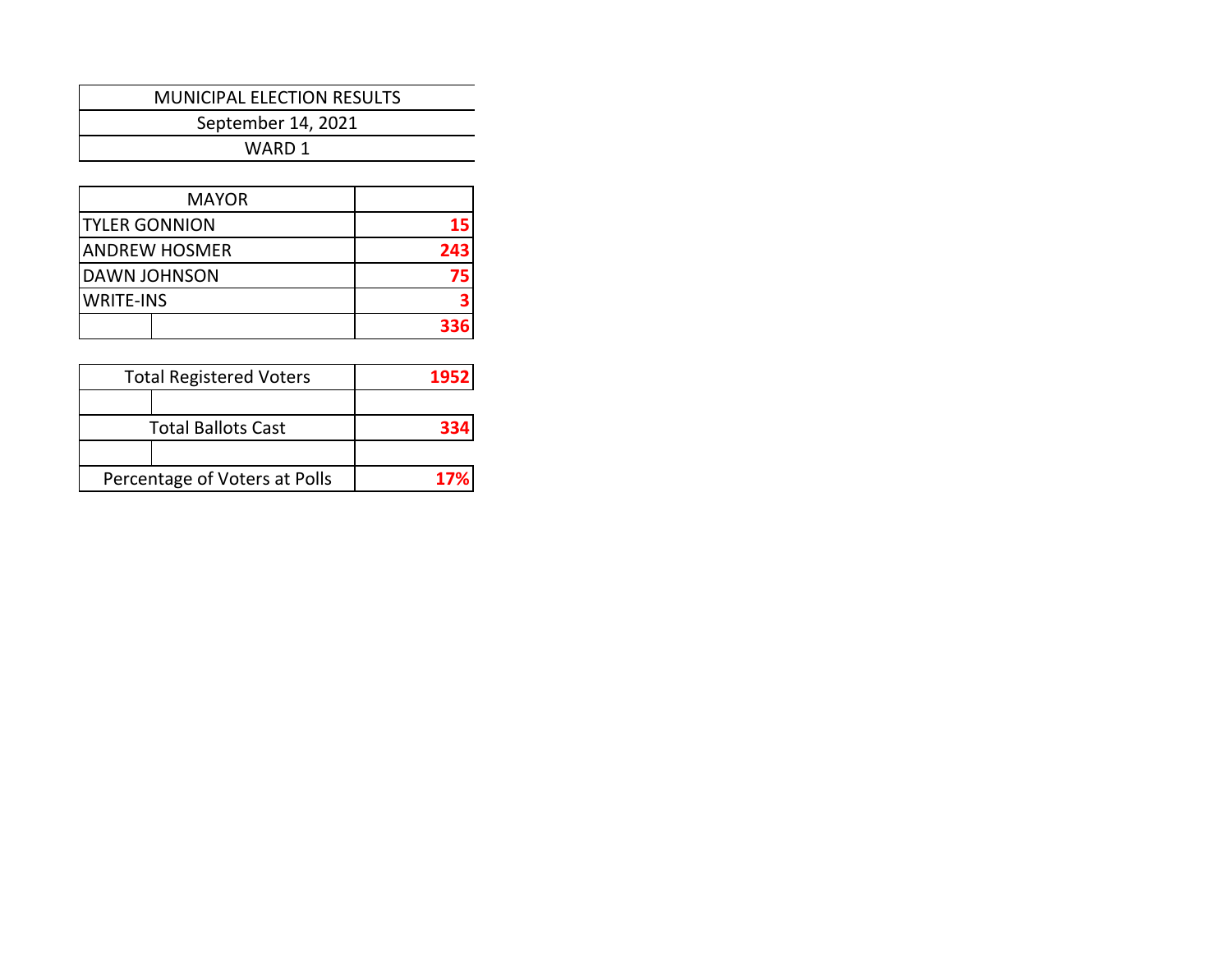## MUNICIPAL PRIMARY ELECTION RESULTS

September 14, 2021

| <b>MAYOR</b>         |     |
|----------------------|-----|
| <b>TYLER GONNION</b> |     |
| IANDREW HOSMER       | 177 |
| DAWN JOHNSON         |     |
| WRITE-INS            |     |
|                      |     |

| <b>Total Registered Voters</b> | 1405 |
|--------------------------------|------|
|                                |      |
| <b>Total Ballots Cast</b>      | 239  |
|                                |      |
| Percentage of Voters at Polls  | 17%  |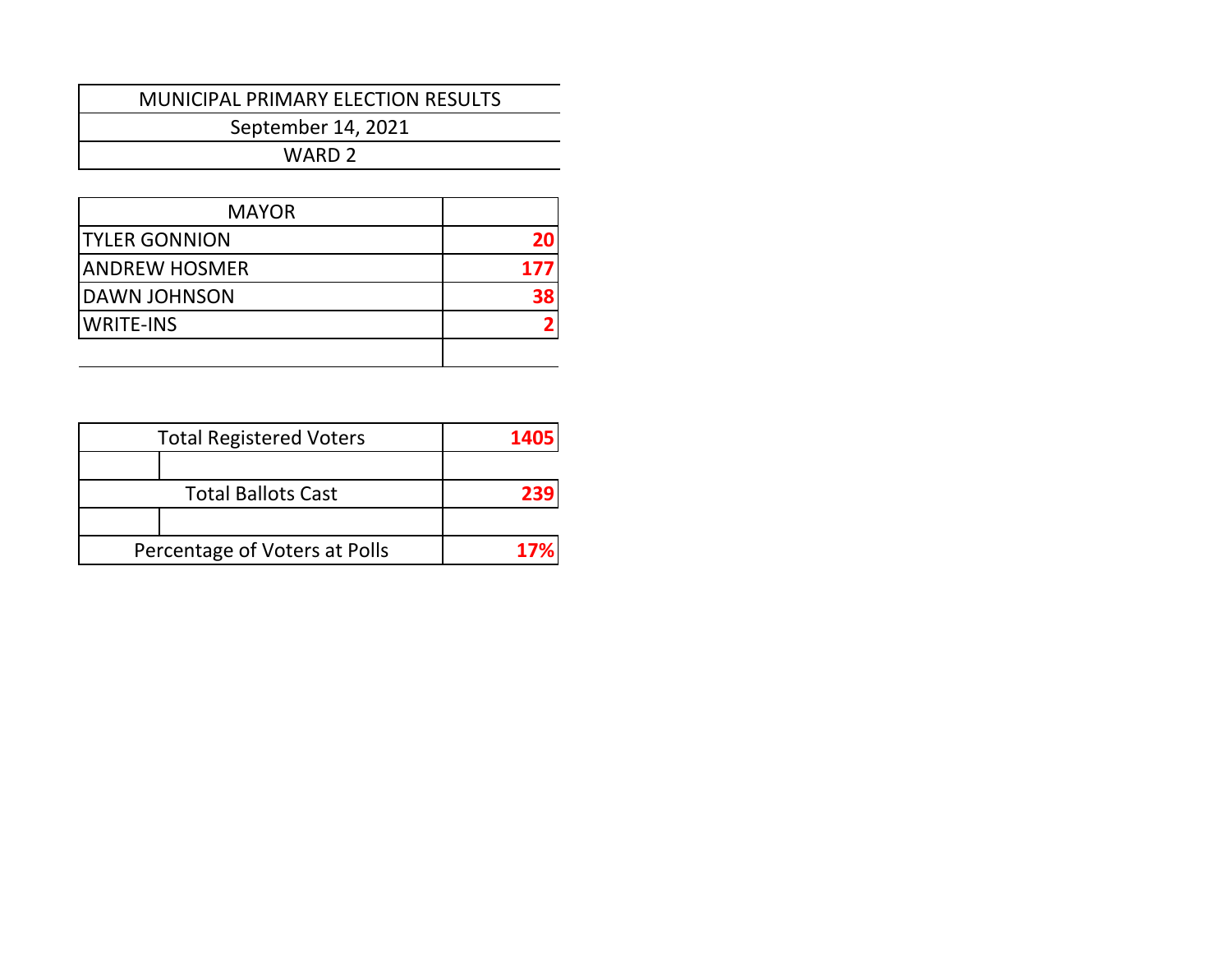September 14, 2021

| <b>MAYOR</b>         |     |
|----------------------|-----|
| <b>TYLER GONNION</b> | 13  |
| ANDREW HOSMER        | 302 |
| IDAWN JOHNSON        |     |
| <b>WRITE-INS</b>     |     |
|                      | 37  |

| <b>Total Registered Voters</b> | 1543 |
|--------------------------------|------|
|                                |      |
| <b>Total Ballots Cast</b>      | 386  |
|                                |      |
| Percentage of Voters at Polls  | 25%  |
|                                |      |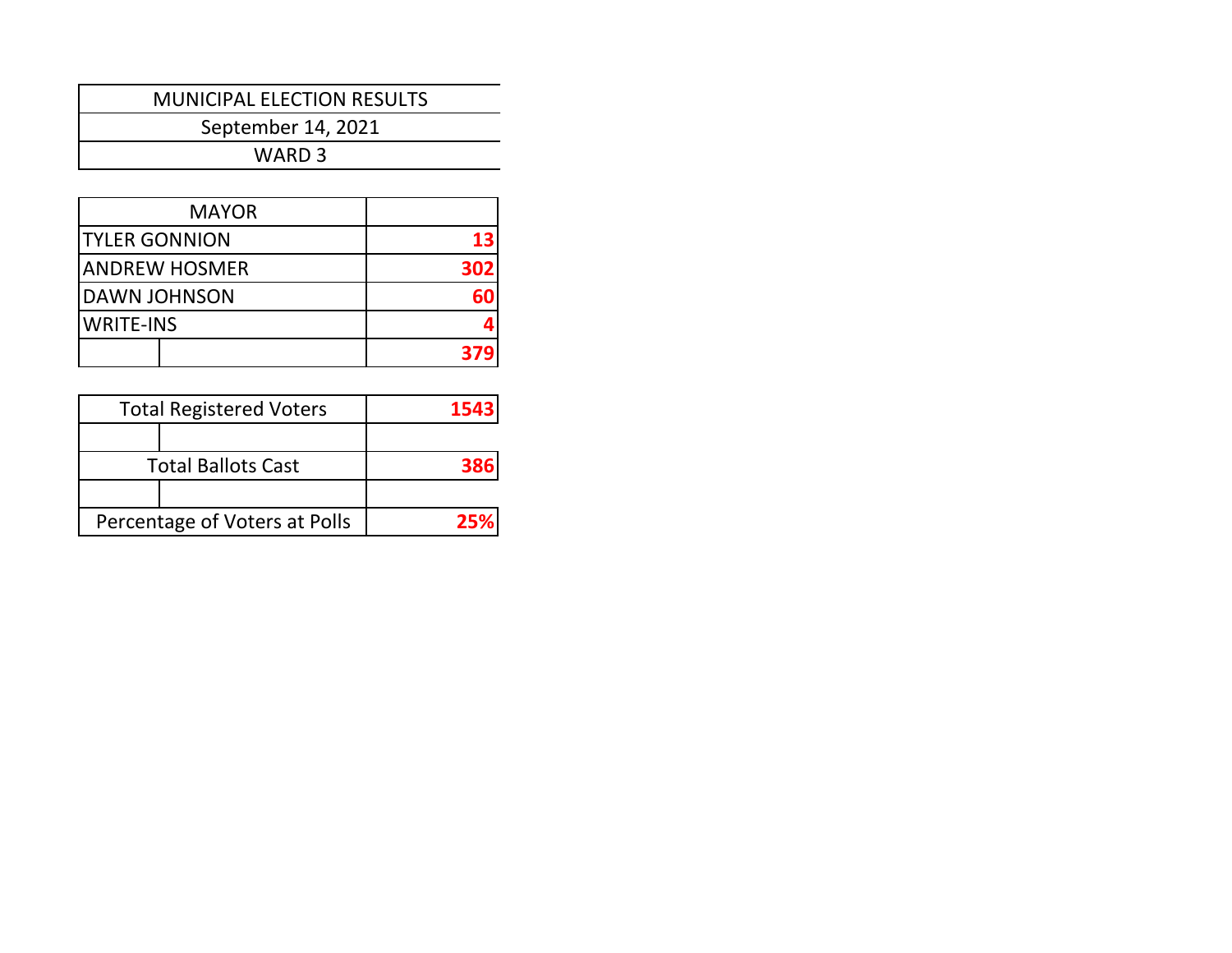September 14, 2021

| <b>MAYOR</b>         |     |
|----------------------|-----|
| <b>TYLER GONNION</b> | 18  |
| <b>ANDREW HOSMER</b> | 172 |
| <b>DAWN JOHNSON</b>  | 54  |
| <b>WRITE-INS</b>     |     |
|                      |     |
|                      | 24  |

| <b>WARD COUNCILOR</b> |     |
|-----------------------|-----|
| <b>MARC FORGIONE</b>  | 58  |
| <b>MARK S HAYNES</b>  | 149 |
| DANIEL J LASATA       | 25  |
| <b>WRITE INS</b>      |     |
|                       | 232 |

| <b>Total Registered Voters</b> | 1502 |
|--------------------------------|------|
|                                |      |
| <b>Total Ballots Cast</b>      | 243  |
|                                |      |
| Percentage of Voters at Polls  | 16%  |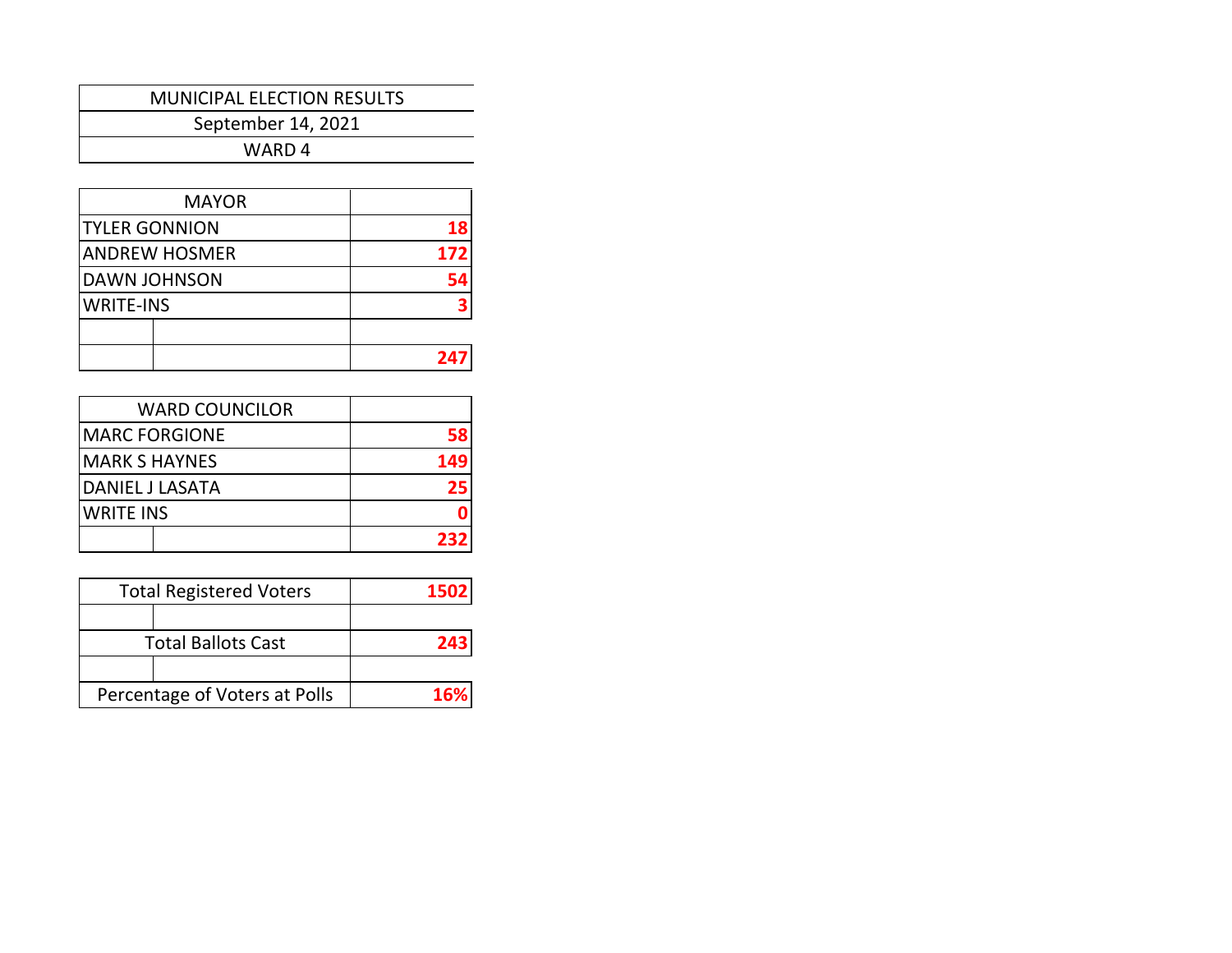SEPTEMBER 14 2021

WARD 5

#### MAYOR

| <b>TYLER GONNION</b> | 15         |
|----------------------|------------|
| <b>ANDREW HOSMER</b> | <b>101</b> |
| <b>DAWN JOHNSON</b>  | 28         |
| <b>WRITE-INS</b>     |            |
|                      | 144        |

| <b>Total Registered Voters</b> | 1198 |
|--------------------------------|------|
|                                |      |
| <b>Total Ballots Cast</b>      | 145  |
|                                |      |
| Percentage of Voters at Polls  | 12%  |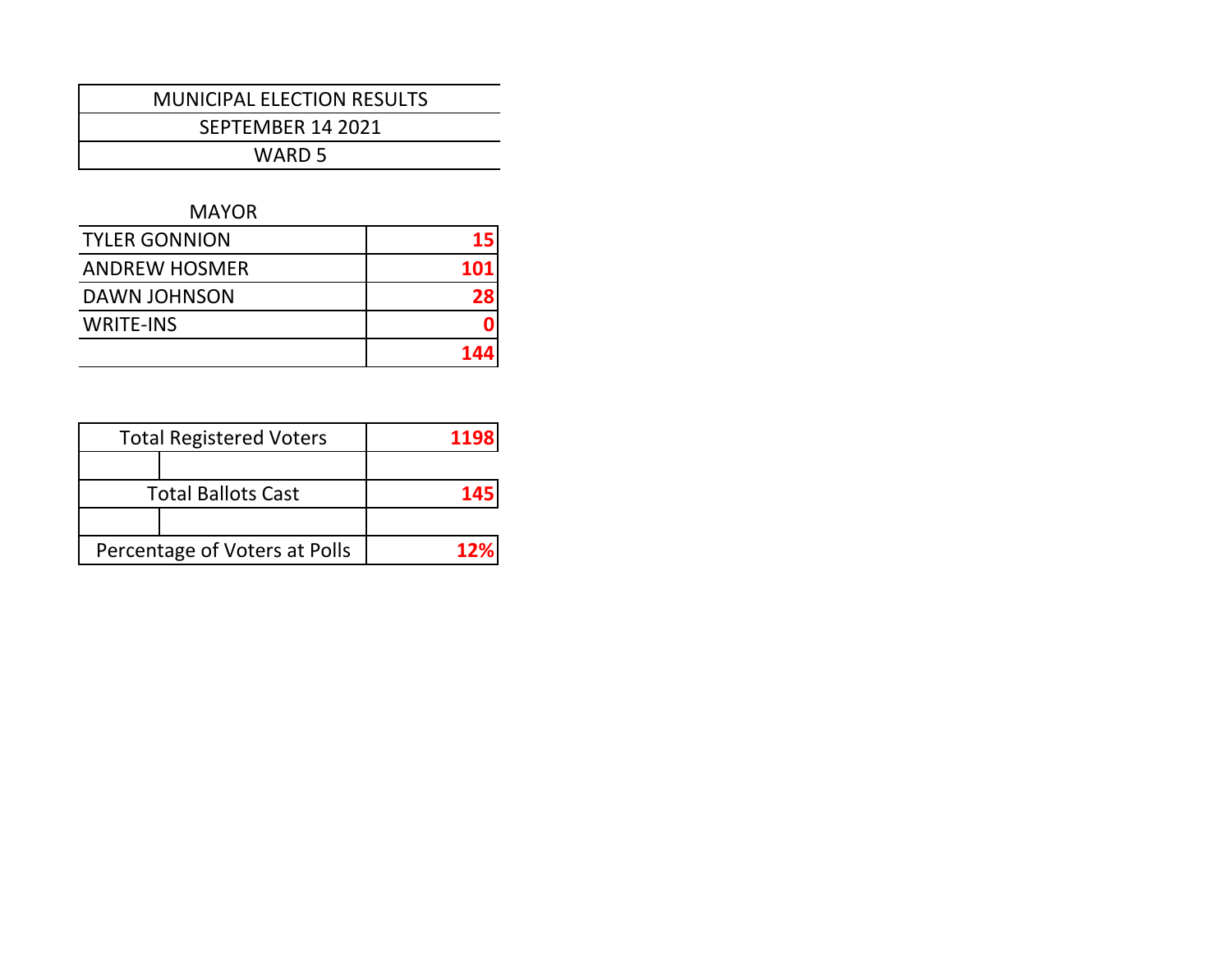| <b>MUNICIPAL ELECTION RESULTS</b> |  |
|-----------------------------------|--|
| September 14, 2021                |  |
| WARD 6                            |  |

| <b>MAYOR</b>         |     |
|----------------------|-----|
| <b>TYLER GONNION</b> | 22  |
| ANDREW HOSMER        | 247 |
| DAWN JOHNSON         | 68  |
| <b>WRITE-INS</b>     |     |
|                      | 338 |

| <b>Total Registered Voters</b> | 2116 |
|--------------------------------|------|
|                                |      |
| <b>Total Ballots Cast</b>      | 340  |
|                                |      |
| Percentage of Voters at Polls  | 16%  |